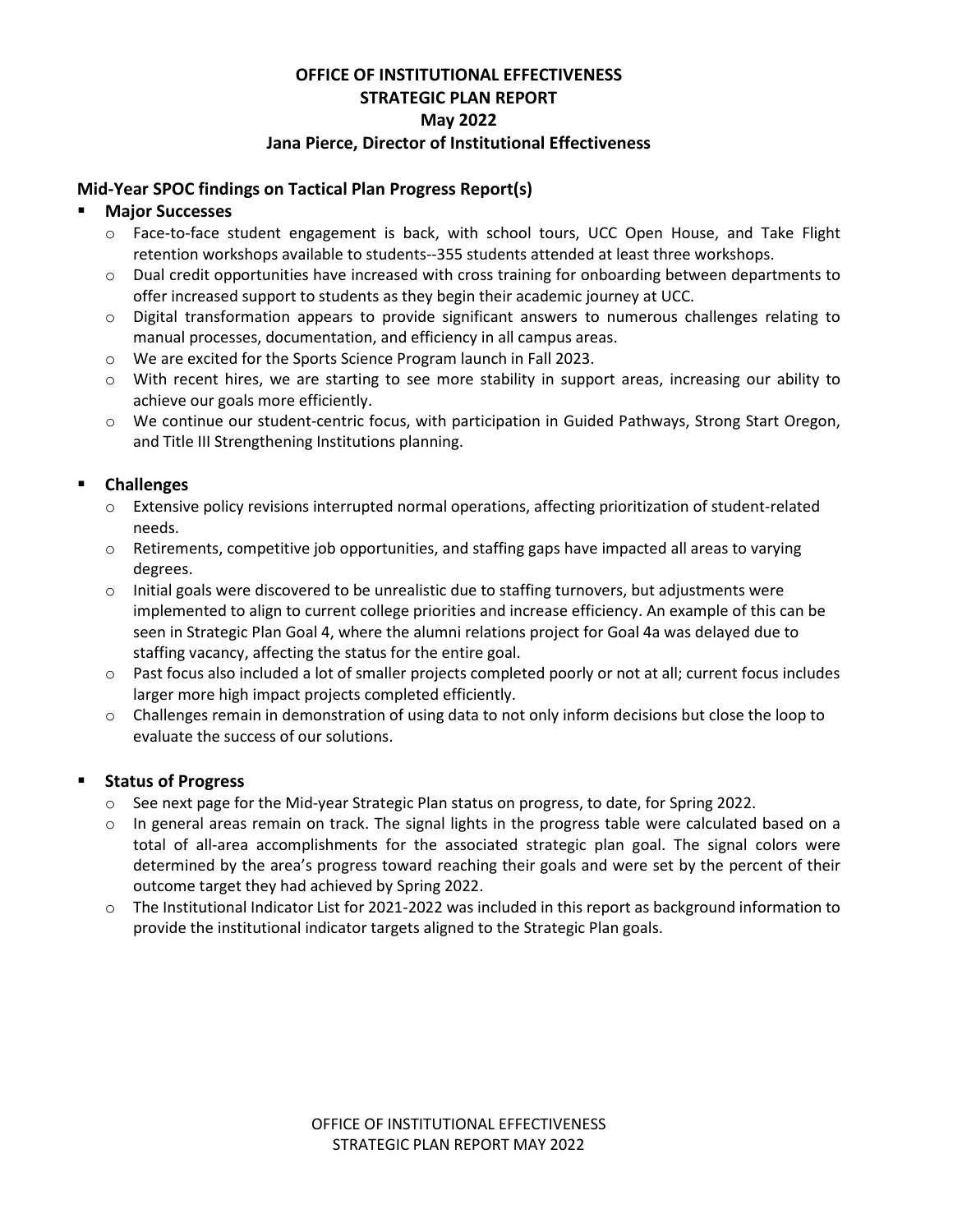# **Mid-year Strategic Plan Status on Progress – Spring 2022**



below 70% of target

|   | <b>Strategic Plan Goal</b>                                                                                      | <b>Objective</b>                                                                                                                                                                                                                                                                                                                                                                                                                                       | <b>Priority</b>                                                                                                                                                                                          | <b>Institutional Indicator</b>                                                                 | <b>Status</b> |
|---|-----------------------------------------------------------------------------------------------------------------|--------------------------------------------------------------------------------------------------------------------------------------------------------------------------------------------------------------------------------------------------------------------------------------------------------------------------------------------------------------------------------------------------------------------------------------------------------|----------------------------------------------------------------------------------------------------------------------------------------------------------------------------------------------------------|------------------------------------------------------------------------------------------------|---------------|
| 1 | Improve institutional<br>climate, culture, and<br>efficiency.                                                   | 1a. Develop and continue to promote a<br>positive campus culture that welcomes<br>and respects all students, employees,<br>and visitors.<br>1b. Refine/redesign processes and<br>procedures to increase<br>efficiency/effectiveness across all<br>campus.<br>1c. Utilize equity lens college-wide in the<br>$\bullet$<br>development and review of policies,<br>practices, services, programming,<br>activities, and resource allocation<br>decisions. | Enhance efficiencies and<br>$\bullet$<br>effectiveness of targeted cross-<br>campus processes and services.<br>Enhance diversity, equity, and<br>inclusion across all campus<br>operations and services. | 8) Equitable outcomes<br>10) Campus &<br><b>Community Engagement</b><br>11) Student Experience |               |
|   | Increase high quality,<br>relevant education<br>opportunities through<br>innovative and special<br>programming. | 2a. Streamline, strengthen, and expand<br>academic programs.<br>2b. Evaluate and implement innovative<br>models of program delivery and<br>content.<br>2c. Expand workforce training options<br>that meet the needs of non-degree<br>students, local employers, and industry.<br>2d. Enhance applied learning<br>experiences within all degree and<br>certificate programs.                                                                            | Enhance the quality, efficiency<br>and effectiveness of academic<br>programs utilizing pertinent<br>campus collaborations.                                                                               | 5) PLO<br>6) ULO<br>7) Gatekeeper Courses<br>8) Equitable Outcomes<br>11) Student Experience   |               |

OFFICE OF INSTITUTIONAL EFFECTIVENESS STRATEGIC PLAN REPORT MAY 2022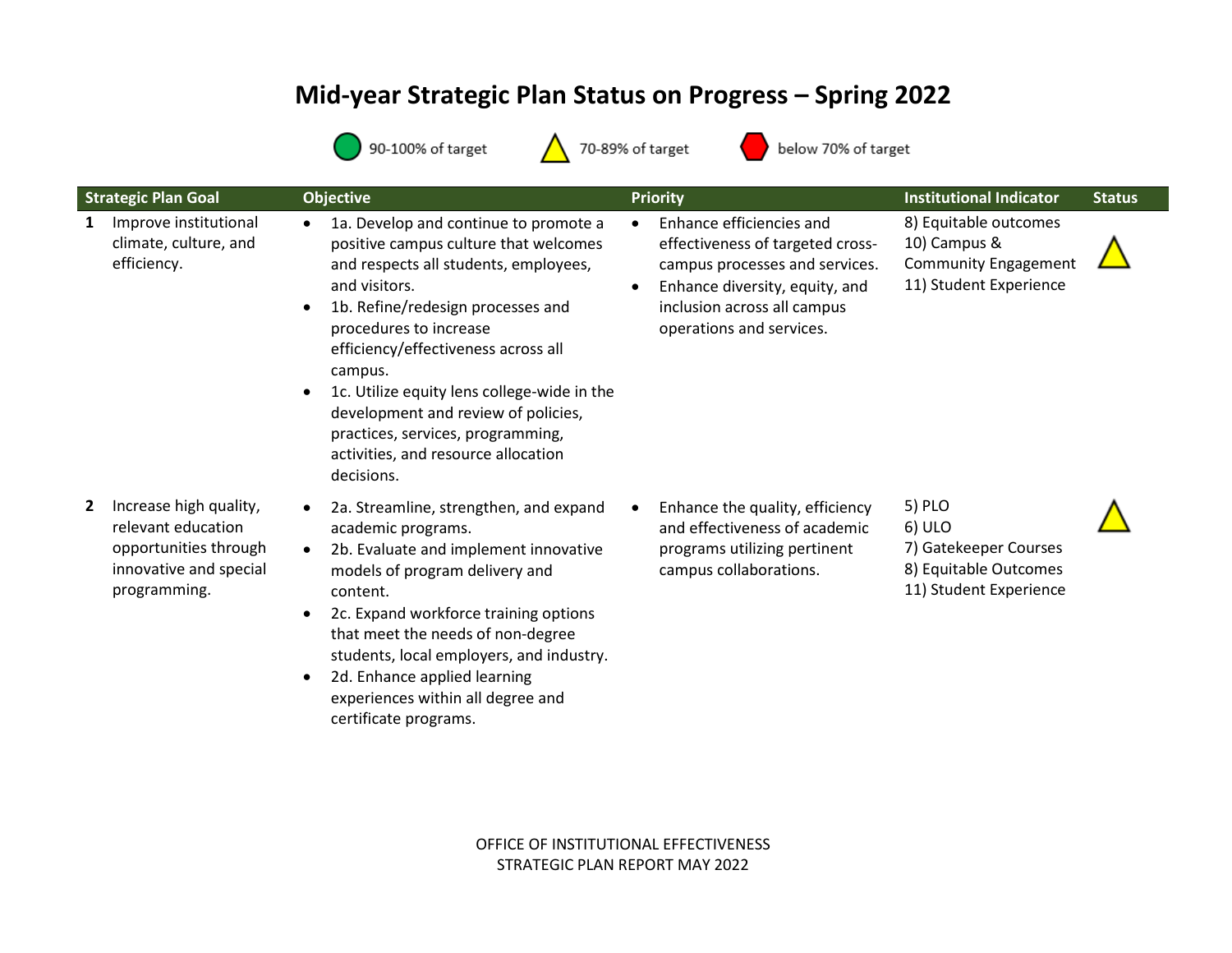| <b>Strategic Plan Goal</b> |                                                                                                                                                   | <b>Objective</b>                    |                                                                                                                                                                                                                                                                                                                                                                                                                               | <b>Priority</b> |                                                                                                                                                               | <b>Institutional Indicator</b>                                                             | <b>Status</b> |
|----------------------------|---------------------------------------------------------------------------------------------------------------------------------------------------|-------------------------------------|-------------------------------------------------------------------------------------------------------------------------------------------------------------------------------------------------------------------------------------------------------------------------------------------------------------------------------------------------------------------------------------------------------------------------------|-----------------|---------------------------------------------------------------------------------------------------------------------------------------------------------------|--------------------------------------------------------------------------------------------|---------------|
| 3                          | Support student success<br>from recruitment<br>through program<br>progression, completion<br>of programs, transfer, or<br>entry to the workforce. |                                     | 3a. Expand and re-envision enrollment<br>efforts to reach a wide range of<br>students.<br>3b. Improve registration and advising<br>processes to support students' academic<br>and career pathways.                                                                                                                                                                                                                            |                 | Expand and diversify<br>recruitment through cross-<br>divisional initiatives.<br>Implement guided pathway<br>strategies through cross-campus<br>partnerships. | 1) Retention<br>2) Early Momentum<br>3) Completion<br>4) Transfer<br>8) Equitable Outcomes |               |
| 4                          | Improve integration of<br>the College with the<br>community.                                                                                      | $\bullet$<br>$\bullet$<br>$\bullet$ | 3c. Ensure that all students have<br>equitable access to learning and to<br>academic support services to<br>successfully complete programs.<br>4a. Create an alumni relations program.<br>4b. Establish UCC as the top Douglas<br>County venue for cultural events and<br>athletic competitions. <sup>1</sup><br>4c. Develop more relationships with<br>business and industry to enhance<br>workforce learning opportunities. |                 | Integrate College programs and<br>services with community<br>agencies, schools, business, and<br>industry.                                                    | 9) Lifelong Learning<br>10) Community &<br>Campus Engagement                               |               |

*Note:* <sup>1</sup> Strategic Plan goal/objective 4b was eliminated for the 2020-2022 cycle due to the impact of COVID-19.

OFFICE OF INSTITUTIONAL EFFECTIVENESS STRATEGIC PLAN REPORT MAY 2022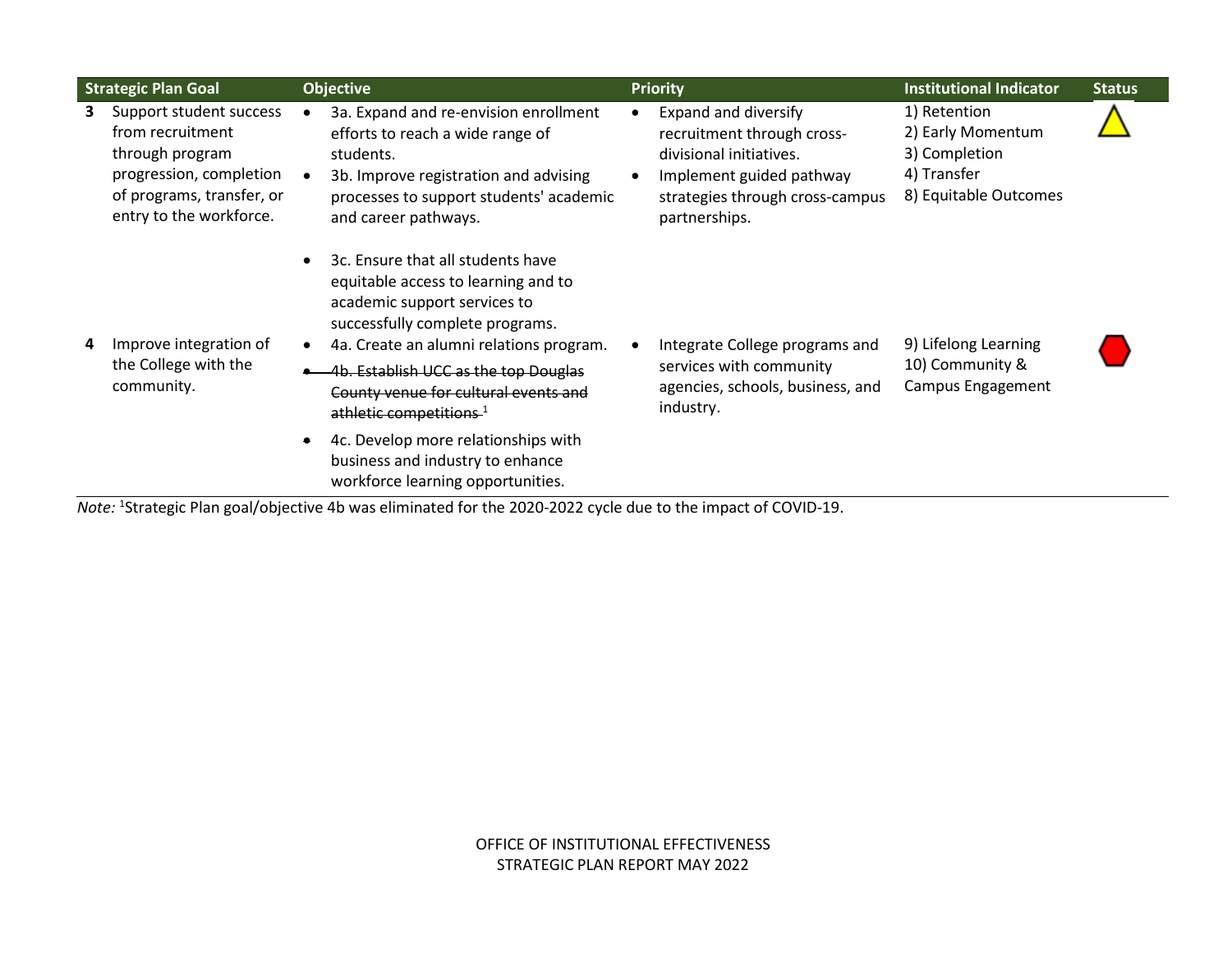## **Institutional Indicator List for 2020-2022**

| <b>Institutional Indicator</b> |                                     | <b>Indicator Description</b>                                                                                                                                                                                                                                                                                         | <b>Indicator Target</b>                                            |  |
|--------------------------------|-------------------------------------|----------------------------------------------------------------------------------------------------------------------------------------------------------------------------------------------------------------------------------------------------------------------------------------------------------------------|--------------------------------------------------------------------|--|
| $\mathbf{1}$                   | Retention                           | 1A. Percentage of Full Time (FT)/Part Time (PT)<br>students who return from one fall to the next                                                                                                                                                                                                                     | 1A.<br>$FT - 50%$<br>$PT - 45%$<br>1B.                             |  |
|                                |                                     | 1B. Percentage of FT/PT students enrolled in<br>winter term who were enrolled in fall term.                                                                                                                                                                                                                          | $FT - 85%$<br>$PT - 75%$                                           |  |
| $\overline{2}$                 | Early Momentum                      | Rates at which 1 <sup>st</sup> time students complete 18+<br>college level credits in their first year                                                                                                                                                                                                               | 40%                                                                |  |
| 3                              | Completion                          | 3A. Percentage of degree/certificate-seeking<br>student who complete a degree or certificate<br>within 3 years.                                                                                                                                                                                                      | 3A.<br>FT 30%<br>$PT - 15%$<br>3B.                                 |  |
|                                |                                     | 3B. Percentage of degree/certificate-seeking<br>student who complete a degree or certificate<br>within 6 years.                                                                                                                                                                                                      | $FT - 45%$<br>$PT - 25%$                                           |  |
| 4                              | <b>Transfer Rates</b>               | 4A. Percentage of transfer degree/certificate-<br>seeking students who transfer to another<br>institution within 1 year of most recent UCC<br>enrollment.<br>4B. Percentage of students who completed a<br>transfer degree and transferred to another<br>institution within 1 year of most recent UCC<br>enrollment. | 4A.<br>$FT - 25%$<br>$PT - 10%$<br>4B.<br>$FT - 40%$<br>$PT - 25%$ |  |
| 5                              | Program Learning<br>Outcomes        | Percentage of degree/certificate-seeking students<br>who achieve Program Learning Outcomes at or<br>above proficiency.                                                                                                                                                                                               | 80%                                                                |  |
| 6                              | Universal Learning<br>Outcomes      | Percentage of degree/certificate-seeking students<br>who achieve Universal Learning Outcomes at or<br>above proficiency.                                                                                                                                                                                             | 80%                                                                |  |
| 7                              | Gatekeeper Course<br><b>Success</b> | Percentage of degree/certificate-seeking students<br>who pass gatekeeper courses (BA180, MTH060,<br>MTH095, MTH105, MTH111, MTH251, WR115,<br>WR121).                                                                                                                                                                | 80%                                                                |  |
| 8                              | <b>Equitable Outcomes</b>           | Decrease in statistically significant equity gaps<br>identified in Early Momentum, Transfer,<br>Completion, and Retention/Persistence indicators.                                                                                                                                                                    | No statistically<br>significant<br>achievement gaps                |  |
| 9                              | Lifelong Learning                   | Ability to meet community needs by indicators<br>specific to: ABS - Percentage of students who<br>acquire measurable academic gain while part of<br>the ABS program.                                                                                                                                                 | $ABS - 47%$<br>$CWT - 80%$                                         |  |

OFFICE OF INSTITUTIONAL EFFECTIVENESS STRATEGIC PLAN REPORT MAY 2022